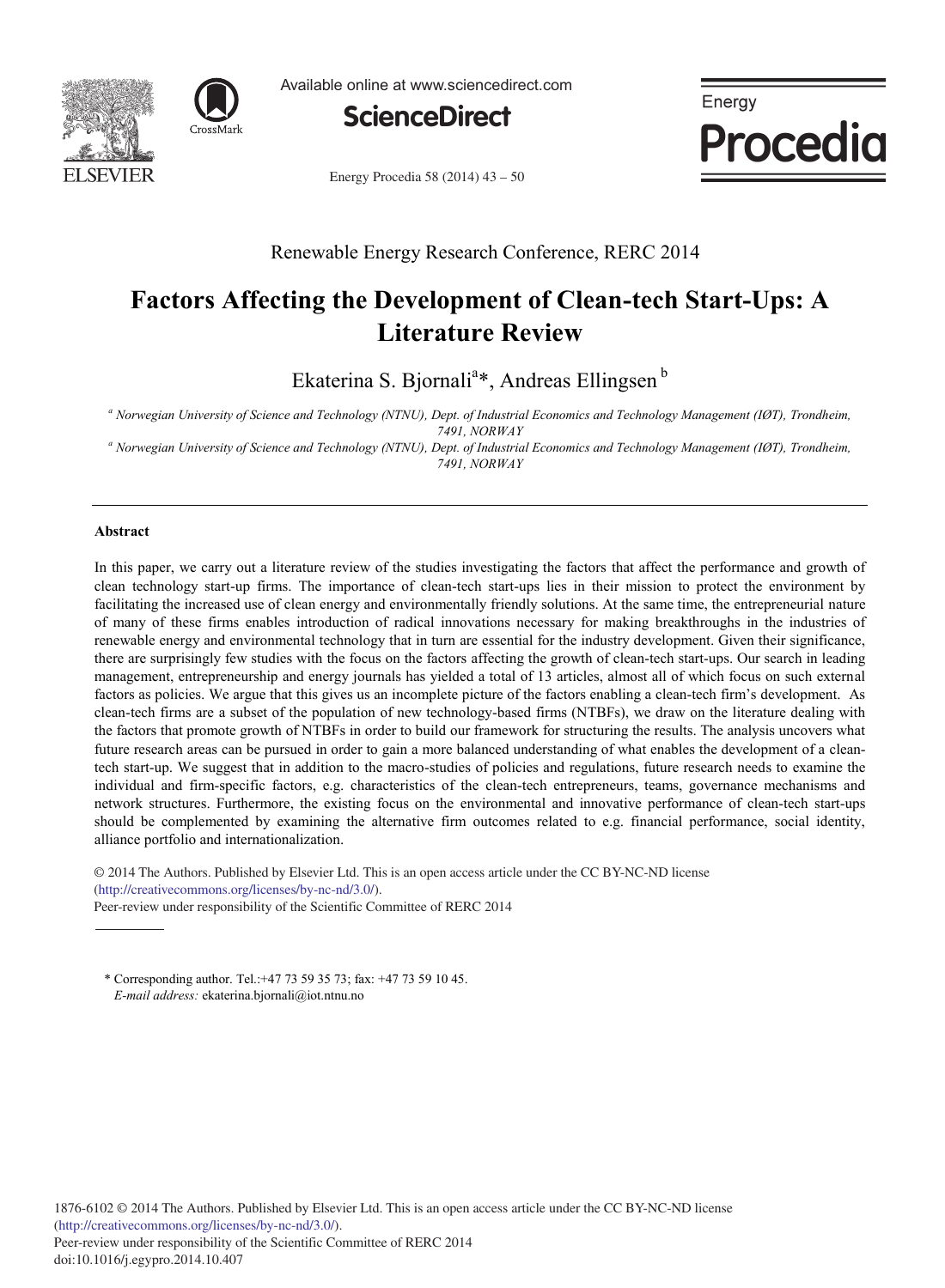*Keywords:* clean-tech; start-up; factors; growth; literature review

#### **1. Introduction**

In recent years there has been a growing interest in the debate regarding climate changes, specifically humaninduced changes. Companies, and their investments in green technology, will therefore play an important role in the upcoming climate cleanup fight [1]. However, the extent to which the existing research addresses the real environmental innovators is limited. This is surprising given the dependence on firms that are able to provide radical innovations to sufficiently solve the problems [2]. Innovative companies are important facilitators of green strategies that average firms are enforced to use to gain sustainable development, for example, an increased use of energy generated from renewable sources or a more environmentally friendly handling of wastes. The companies providing such technologies group together in the clean-tech industry. In this paper we adopt the definition of a "clean tech" by Pernick and Wilder [3]. A clean-tech firm delivers any product, service, or process that delivers value using limited or zero nonrenewable resources and/or creates significantly less waste than conventional offerings. Clean-tech companies help to protect the environment by facilitating the increased use of clean energy and environmentally friendly solutions [4]. A wide variety of technologies fall into this industry ranging from solar, wind and hydropower to biofuels, green transportation and green buildings.

We specifically focus on entrepreneurial clean-tech firms that exploit technological knowledge to create new technical solutions. Given the importance of such firms in shaping the clean technologies of the future, the aim of the paper is to review the literature dealing with clean-tech firms to shed light into what factors affect their growth. This, in turn, should improve our understanding of how to sustain the life of these companies that are expected to contribute to increased technological and environmental impact of the clean-tech industry. As early-stage entrepreneurial clean-tech firms are a subgroup of new technology-based firms (NTBFs), we also draw on the literature which addresses the factors affecting the NTBF's growth and performance. Thus, we contribute to the research on clean technology and renewable energy by showing what factors influence the growth of entrepreneurial clean-tech firms. Additionally, we identify promising future research directions to further develop this research stream.

This paper is structured as follows. In section 2 we outline our theoretical framework for structuring the results and subsequent discussion. Section 3 describes the methodology used in this literature review. In section 4 we present the descriptive findings. Section 5 contains the discussion of the findings and suggestions for future research followed by the final section with conclusions.

# **2. Theoretical framework**

We choose to build our study upon a theoretical framework that is intended to aid in structuring the results of our literature review and subsequent discussion. The factors that promote new technology-based firm growth can roughly be divided into three categories: individual, firm-specific and external factors [5]. Individual factors relate to the personality, skills and competences of the entrepreneur or entrepreneurial team. Firm-specific factors cover a range of factors specific to the firm entity including the financial and human resources of the firm, its network and its strategic choices etc. The external factors comprise all industry-wide or nation-wide factors, such as environmental organizations, national policies and the general availability of financing. All of these factors are shown to be important for the growth of NTBFs [5-11].

#### **3. Methodology**

The aim of this study is to systematically review the growing research on clean-tech start-up companies in major business, management and entrepreneurship journals. First, we searched for articles in the ISI Web of Science database, which covers a wide range of leading journals. The search criteria was a combination of three terms 'growth', 'drivers', 'firm performance' with the following key words: new technology based firms, high-tech firms, clean-tech firms, renewable energy, green tech firms, SME, sustainable entrepreneurship, environmental technology,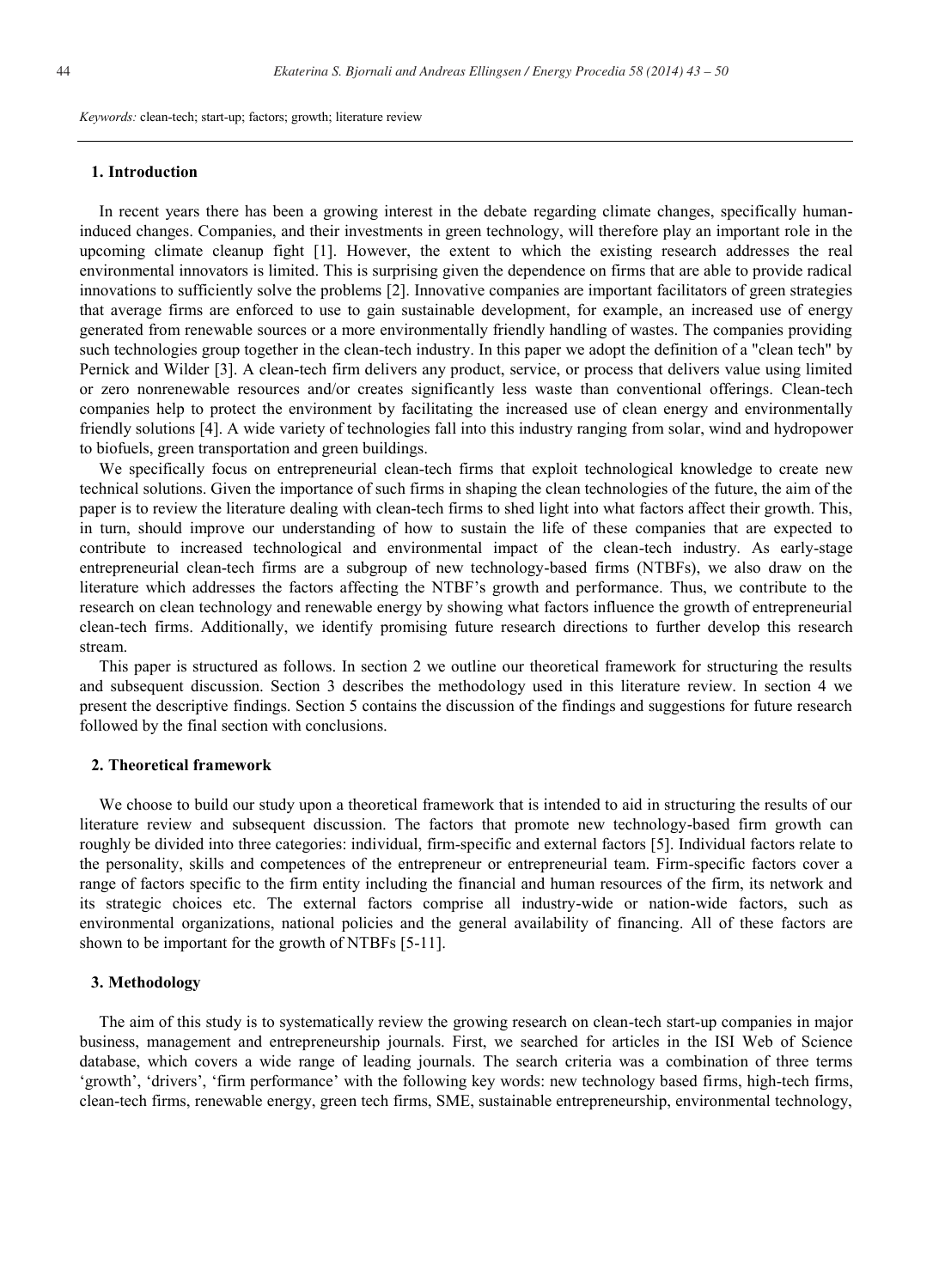eco-innovation. Also, it had to be an article within either business or management. For instance, growth AND cleantech firm<sup>\*</sup> AND article AND business. In total this search has returned a set of 1.720 articles.

Next, we chose to limit the search to fifteen leading journals within management, business and entrepreneurship studies [4]: Academy of Management Journal, Academy of Management Review, Administrative Science Quarterly, American Economic Review, Entrepreneurship Theory and Practice, Industrial and Corporate Change, Journal of Business Venturing, Journal of Technology Transfer, Management Science, Organization Science, R & D Management, Research Policy, Small Business Economics, Strategic Management Journal, and Technovation. The second search has yielded a total of 492 articles. These articles were added to the database and gone through systematically to decide their relevance for this study. Each article's abstract was read. As a result, 393 articles turned out to be irrelevant, while only 13 articles were highly relevant addressing the clean-tech firm issues. The remaining 86 articles were included in our review because they dealt with the growth factors in NTBFs in general.

To assure full coverage, we have also searched for the articles in the Energy Policy journal and used a snow-ball method, i.e. checked the references in the articles identified in the previous step. The articles that seemed relevant focused on the policies to support environmentally friendly technologies rather than factors facilitating growth of the firms developing these technologies. As such, the final result was still 13 clean-tech studies.

From the articles we have recorded the following information: authors' names, journal, theory, country, industry, research question(s), data, dependent variable(s), independent variable(s), control variable(s), method, key findings and proposed future research. The table is available upon request to the authors.

# **4. Descriptive findings**

This section presents the descriptive findings of our literature review. Figure 1 shows the distribution of the clean-tech firm articles across leading management, business and entrepreneurship journals with the majority of the articles published in the Research Policy. Figure 2 shows the increasing research interest in this topic. Ten articles are empirical, while three are conceptual.

The majority of research focuses on American companies. The "worldwide" category also includes American companies. We did not find any studies that examine the development of the clean-tech industry in emerging regions, such as China, Japan, Africa or South America, even though there is wide acceptance that these regions, China in particular, are becoming increasingly important for the clean-tech industry as a whole [1,3].

In terms of the power industry, the two largest groups are aggregated focusing on the clean-tech- and renewable energy technologies/industries as a whole, rather than focusing on specific technologies and their development. These are followed by the solar and wind power industries that are the two largest clean-tech industries if one excludes hydropower [1].





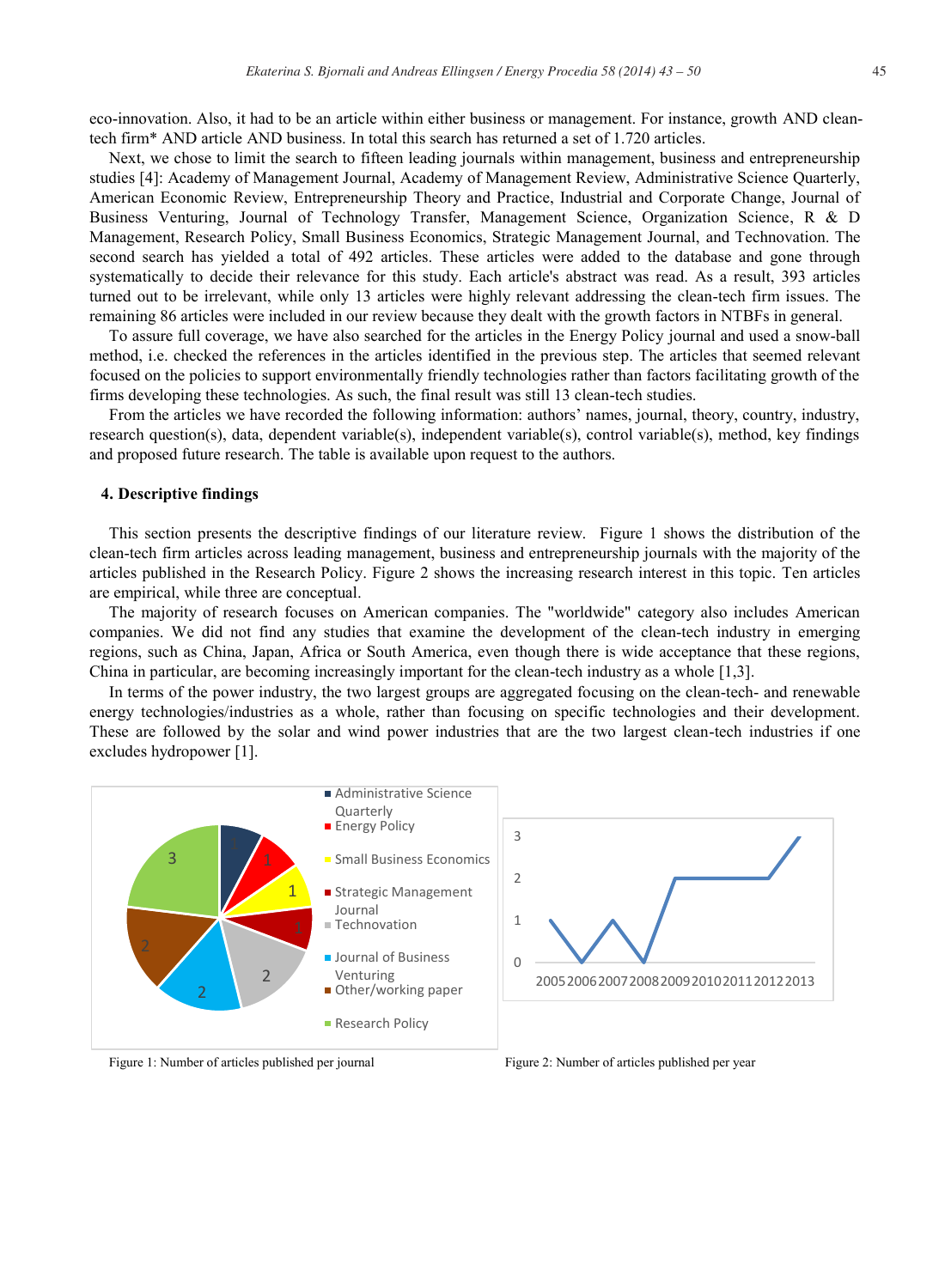# *4.1. Individual factors*

While eleven articles examine the effect of at least one external variable on the firm, only one article incorporates the effect of individual characteristics of entrepreneurs. Even in this article the primary focus is on firm-specific factors, whereas the background of the entrepreneurs is controlled for [12].

#### *4.2. Firm-specific factors*

Three articles in this category investigate the impact of firm partners and networks on a firm's performance, either financial or environmental [13-15]. The study by Lettice et al. [12] finds that higher levels of commercial risk seem to increase the chance of receiving research funding.

#### *4.3. External factors*

External factors have been most widely studied. This concerns especially the use of policies and regulations in order to enhance the competitiveness of firms in the clean-tech industry. The authors suggest what policies can facilitate the fastest possible rate of adoption of clean technologies [16-18]. Seven studies focus on policies, and their general findings are that current policies have a strong potential to improve a clean-tech firm's growth and performance.[15,19]. Nevertheless, the negative effects of strong regulations and policy dependency are also evaluated, including their effect on firm innovativeness and on the capability and willingness to supply radical innovations [2,13,20]. As such, policies seem to be a two-edged blade; on the one hand they are essential for making clean technologies economically viable [19], on the other hand there is a risk of diverting firms' focus from the radical innovations necessary to aid our battle against the climate changes [2].

As to policies supportive of firm growth, Tsoutsos and Stamboulis [19] suggest that three factors are especially important in this regard: learning processes across the value chain, cooperation within the industry and flexible financing mechanisms. York and Venkataraman [21] emphasize the importance of entrepreneurial firms in bringing about the necessary environmentally benign changes, and suggest this will be best achieved if the entrepreneurs are incentivized to focus on ethically motivated, environmentally superior innovations.

Other external factors were also examined. Eyraud et al. [1] explores a long range of external factors and their influence on the rate of "green investments". Walsh [22] investigates what external country-specific factors affect the commercialization of renewable energy innovations. Meek et al. [23] study whether social norms of a society have an effect on the creation of new clean-tech enterprises, while Sine and Lee [24] examines the effect of social movement organizations on the creation of market opportunities and the stimulation of entrepreneurial activity.

# **5. Discussion and suggestions for future research**

In this section we discuss the findings of our literature review. To enrich the discussion we draw on the literature about the factors affecting the growth of new technology-based firms on the individual, firm and external levels accordingly. We further suggest future research avenues (including the discussion of the firm growth and theories) that are interesting to pursue and that would hopefully be helpful in developing future research on clean-tech entrepreneurial firms.

# *5.1. Individual factors*

We found virtually no studies that examine individual characteristics of the founding entrepreneurs and how they may affect the performance and growth of a clean-tech start-up. A distinctive feature of the clean-tech industry is that it is highly regulated by various policies [19]. Hence, we can assume that founders or managers with former political experience may be better able to affect the political agenda and interpret political decisions, and thus give their firms a competitive advantage.

Specifically, future research into clean-tech start-ups could build on the findings for NTBFs, e.g. that the activity and involvement of the firm's management, including the board of directors, strongly influences its growth [25]. An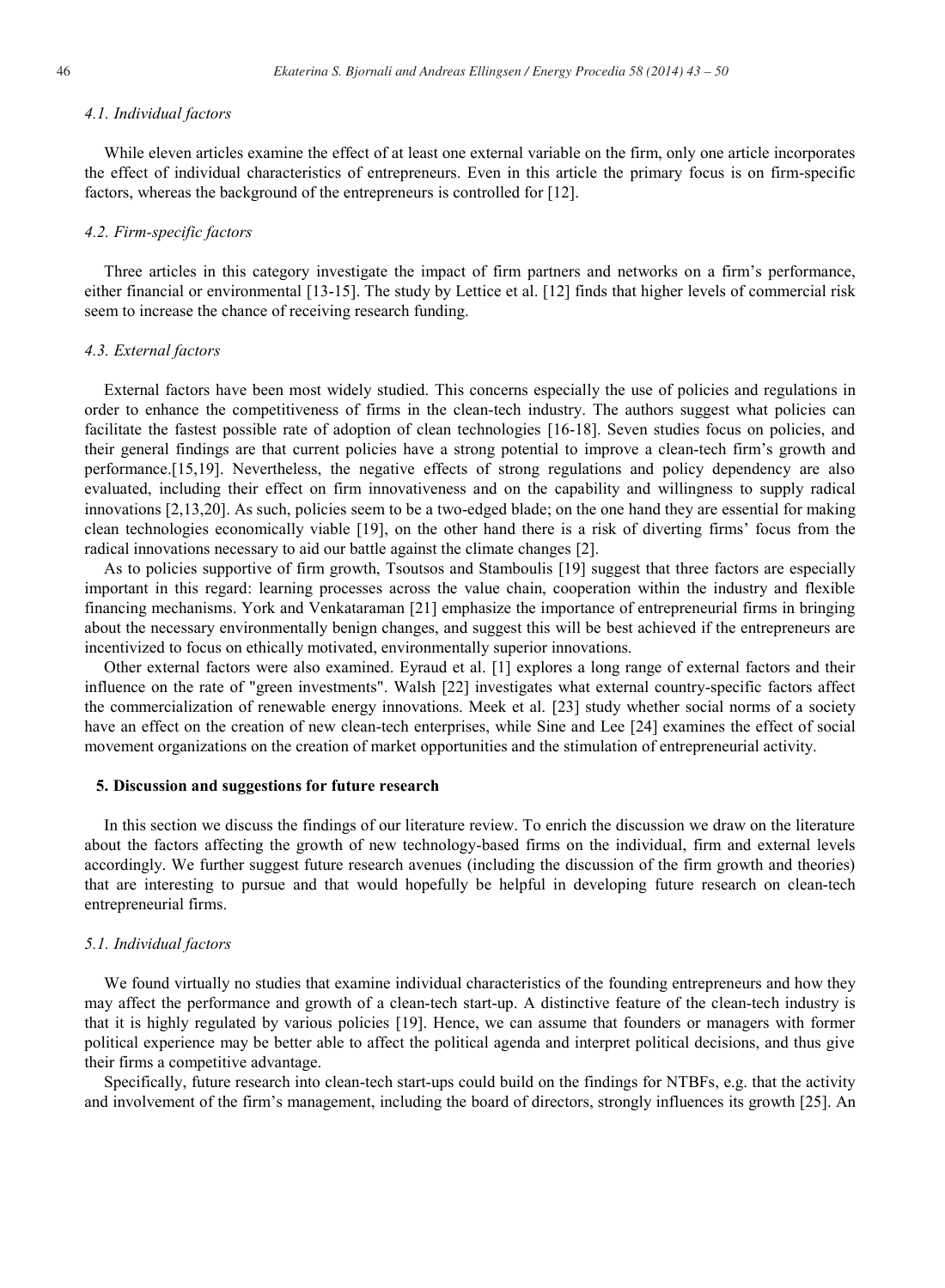interesting research question could focus on how the clean-tech management team and board work together to achieve growth. Often clean-tech businesses have been founded not only to exploit a market potential, but also to aid in developing a new technology which can potentially save the world from climate changes [26]. As such, another future research avenue is to explore the incentives that drive managers and board members to establish clean-tech businesses. Similarly, the reasons why a public fund and a venture capital fund invest in a company might be fundamentally different. While the venture capitalist may aim at achieving financial gains, the public institution representative may be more interested in the creation of local (community) growth and employment. It could be interesting to see whether such diverging interests create tensions that inhibit clean-tech venture growth or serve as catalysts for fruitful strategy discussions in the boardroom.

#### *5.2. Firm-specific factors*

Few studies have examined firm-specific factors. The results show varying effects of partnerships and networks on a firm's bottom line [13-14], as such, contradicting previous research on NTBFs, where a strong relationship has mainly been found between a firm's networks and its performance [9-10]. This makes it an interesting aspect, which deserves more research attention.

Beyond the studies on networks, we know extremely little about the influence of firm-specific factors on the growth of clean-tech start-ups. The fact that the clean-tech sector is still a sector with limited profitability which depends on government incentives [27] might suggest that the positive effect of available financial capital on a NTBF's growth will also hold for clean-tech firms. Furthermore, Maine et al. [28] find that being located in a cluster or science park is beneficial for biotech firms. Such effect can be expected to be positive also for clean-tech startups, but needs empirical testing.

Similar to the research on individual factors, there are a number of firm-specific factors that have been found to influence NTBF growth positively. Testing these factors in a clean-tech setting may therefore bring valuable contributions to the field. For example, due to distinct nature of the clean-tech industry, both on the demand side and related to policies and regulations, the strategic landscape of clean-tech firms may differ significantly from that of other firms [19,27]. One might therefore expect that clean-tech start-ups should focus more on such strategic aspects e.g. gathering political influence. Studies analysing the effects of firm's strategic orientation, location, financial and human capital, etc. could broaden our knowledge about this topic.

#### *5.3. External factors*

External factors are relatively well studied in current clean-tech literature. Policies have received greatest attention, including their positive influence on creating the necessary demand for clean technology [15,19] and their potentially negative effect on clean-tech firm innovativeness [2,13,20]. One factor that has not been considered yet is the availability of venture capital. In the NTBF literature it has been established that venture capital financing has a strong positive effect on a firm's growth [11]. As the clean-tech industry is very capital intensive [1], one might expect this positive effect to be even stronger for clean-tech start-ups. Bürer & Wüstenhagen [29] show that investors perceive feed-in tariffs to be the most effective renewable energy policy, and that the overall preference for feed-in tariffs is even more pronounced among investors based in Europe (versus US) and with higher exposure to clean energy (e.g. more experience). Similar survey among the clean-tech firms being invested in or searching for venture capital funding is an exciting future research direction.

# *5.4. The growth of the firm*

Current clean-tech studies have predominantly measured growth and performance in terms of innovative or environmental performance [2, 20]. A large proportion of entrepreneurial clean-tech firms are founded because of a desire of the entrepreneur to help protect the environment [26], and it is therefore reasonable to argue for the use of environmental measures of firm performance. However, Bennett [30] emphasizes the need for using financial and other traditional business measures in addition to environmental measures, because of the fact that, as the author says, if one wants to save the planet, one can't do it without making a profit.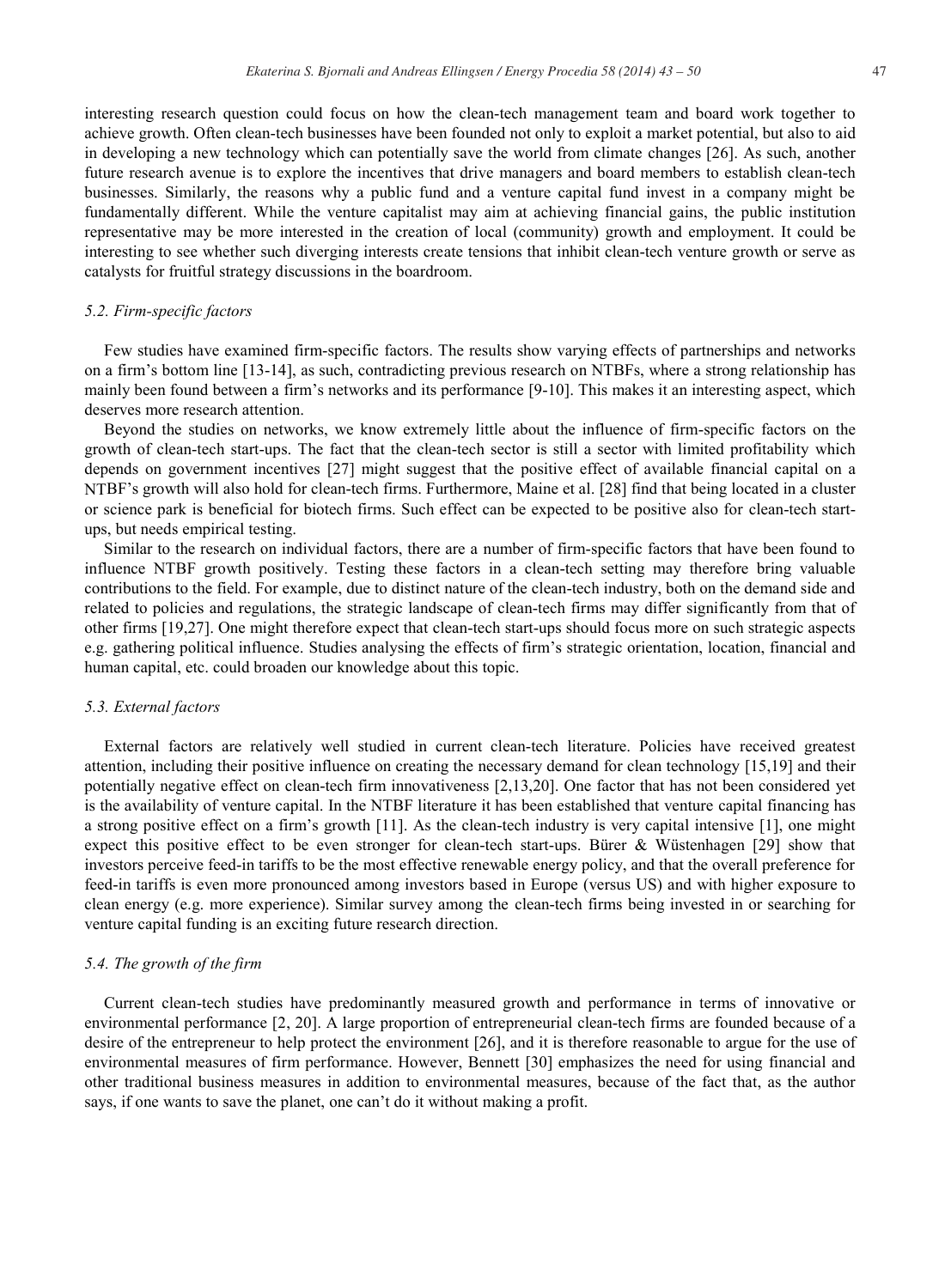A potential compromise may be the "triple bottom line" [13-14]. The triple bottom line refers to a concept where the traditional financial bottom line of a company – that is the financial profit – is supplemented by two additional "bottom lines", one measuring the company's social responsibility and one measuring the company's environmental responsibility [31]. Overall, no measure of growth is perfect, and one needs to use a combination of measures to fully explain the firm growth as phenomenon [32]. Consequently, other relevant firm performance measures could be developing an international alliance portfolio [33], reaching international sales [34] coupled with the social identity of the founder (social entrepreneur) [40]. Most recent research on growth calls for studies on how the firms grow rather than how much [32].

#### *5.5. Theoretical and methodological considerations*

We found that the studies were primarily empirical, and this calls for a theoretical development of the field. There are several theories that could be drawn upon. One such theory is the resource-based view, which has been a popular theory for evaluating business action for several decades [35-37]. The resource-based view focuses on the resources of the firm, and how these can lay the basis for a sustainable competitive advantage. This view could be fruitfully applied to clean-tech start-ups. One could investigate, for instance, whether obtaining truly inimitable and non-substitutable resources, and thereby sustainable advantage is possible and necessary in the rapidly changing clean-tech industry, and to which degree these advantages can be exploited to achieve firm growth.

Another interesting theoretical perspective to build upon could be the internationalization of clean-tech start-ups. The international potential for delivering clean technology is huge and growing [1,15] and it would thus be interesting to evaluate which theories of internationalization will hold for clean-tech start-ups. Specifically one might expect companies in older, more established industries, such as the hydropower industry, to internationalize in a stage-wise way, similar to that described in the Uppsala model [38,39]. However, with younger and more revolutionary industries, such as solar photovoltaics or tidal energy, the nature of the industry might lead new firms to behave more like International New Ventures, where the entire world is considered as the firm's potential market from early on in the firm's development [34]. Exploring these theories in a clean-tech setting could offer new knowledge about various ways that different clean-tech firms may internationalize and the factors that facilitate firm's internationalization.

As to methodologies, we call for a multi-level analysis of individual, firm-specific and external factors as well as cross-country comparisons to gain a more balanced understanding of what enables the development of a clean-tech start-up.

# **6. Conclusion**

We have reviewed the literature dealing with factors affecting the growth of clean-tech firms. While we found many studies focusing primarily on policies that support the development of clean-tech industry and growth of clean-tech firms, we found very few studies that consider the characteristics of the founders (managers) and the firm itself. We contribute to the research on clean-tech and renewable energy by showing what factors affect and may be expected to affect the growth of entrepreneurial clean-tech firms as well as what future research directions can be pursued to further develop this research stream.

#### **References**

- [1] Eyraud, L., B. Clements and A. Wane (2013). "Green investment: Trends and determinants." Energy Policy 60(0): 852-865.
- [2] Nemet, G. F. (2009). "Demand-pull, technology-push, and government-led incentives for non-incremental technical change." Research Policy 38(5): 700-709.
- [3] Pernick, R. and C. Wilder (2007). The Clean Tech Revolution: The Next Big Growth and Investment Opportunity, HarperCollins.
- [4] Rasmussen, E., O. Bulanova, A. Jensen and T. Clausen (2012). "The Impact of Science-Based Entrepreneurial Firms a Literature Review and Policy Synthesis." NF-rapport nr. 3/2012.
- [5] Gilbert, B. A., P. P. McDougall and D. B. Audretsch (2006). "New venture growth: A review and extension." Journal of Management 32(6): 926-950.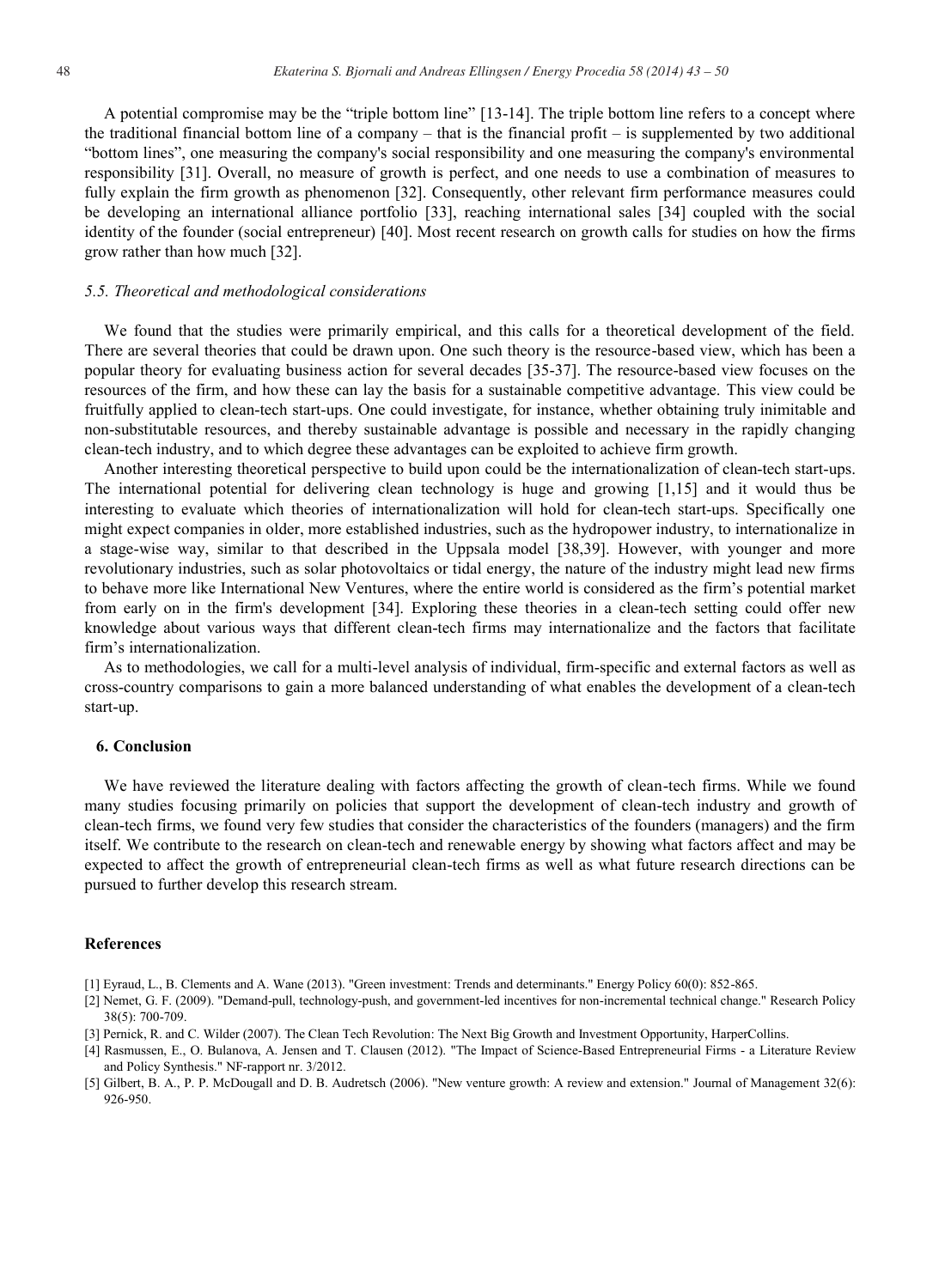- [6] Almus, M. and E. A. Nerlinger (1999). "Growth of new technology-based firms: Which factors matter?" Small Business Economics 13(2): 141-154.
- [7] Colombo, M. G. and M. Delmastro (2002). "How effective are technology incubators? Evidence from Italy." Research Policy 31(7): 1103-1122.
- [8] Lindelof, P. and H. Lofsten (2003). "Science Park location and new technology-based firms in Sweden Implications for strategy and performance." Small Business Economics 20(3): 245-258.
- [9] Wynarczyk, P. and R. Watson (2005). "Firm growth and supply chain partnerships: An empirical analysis of UKSME subcontractors." Small Business Economics 24(1): 39-51.
- [10] Zeng, S. X., X. M. Xie and C. M. Tam (2010). "Relationship between cooperation networks and innovation performance of SMEs." Technovation 30(3): 181-194.
- [11] Bertoni, F., M. G. Colombo and L. Grilli (2011). "Venture capital financing and the growth of high-tech start-ups: Disentangling treatment from selection effects." Research Policy 40(7): 1028-1043.
- [12] Lettice, F., P. Smart, Y. Baruch and M. Johnson (2012). "Navigating the impact-innovation double hurdle: The case of a climate change research fund." Research Policy 41(6): 1048-1057.
- [13] Doblinger, C., M. Dowling and R. Helm (2013). "Does Public Policy Stimulate Firm Entrepreneurial Behavior and Innovative Activities?" Working paper presented at the 73d Academy of Management Annual Meeting, San-Antonio, Texas.
- [14] Meyskens, M. and A. L. Carsrud (2013). "Nascent green-technology ventures: a study assessing the role of partnership diversity in firm success." Small Business Economics 40(3): 739-759.
- [15] Menon (2011). En kunnskapsbasert fornybar energi- og miljønæring. Et kunnskapsbasert Norge. L. A. Grünfeld and A. Espelien, Menon Business Economics.
- [16] Kaplan, A. W. (1999). "From passive to active about solar electricity: innovation decision process and photovoltaic interest generation." Technovation 19(8): 467-481.
- [17] Veugelers, R. (2012). "Which policy instruments to induce clean innovating?" Research Policy 41(10): 1770-1778.
- [18] Jacobsson, S. and V. Lauber (2006). "The politics and policy of energy system transformation explaining the German diffusion of renewable energy technology." Energy Policy 34(3): 256-276.
- [19] Tsoutsos, T. D. and Y. A. Stamboulis (2005). "The sustainable diffusion of renewable energy technologies as an example of an innovationfocused policy." Technovation 25(7): 753-761.
- [20] Hoppmann, J., M. Peters, M. Schneider and V. H. Hoffmann (2013). "The two faces of market support-How deployment policies affect technological exploration and exploitation in the solar photovoltaic industry." Research Policy 42(4): 989-1003.
- [21] York, J. G. and S. Venkataraman (2010). "The entrepreneur-environment nexus: Uncertainty, innovation, and allocation." Journal of Business Venturing 25(5): 449-463.
- [22] Walsh, P. R. (2012). "Innovation Nirvana or Innovation Wasteland? Identifying commercialization strategies for small and medium renewable energy enterprises." Technovation 32(1): 32-42.
- [23] Meek, W. R., D. F. Pacheco and J. G. York (2010). "The impact of social norms on entrepreneurial action: Evidence from the environmental entrepreneurship context." Journal of Business Venturing 25(5): 493-509.
- [24] Sine, W. D. and B. H. Lee (2009). "Tilting at Windmills? The Environmental Movement and the Emergence of the US Wind Energy Sector." Administrative Science Quarterly 54(1): 123-155.
- [25] Zhang, J. J., C. Baden-Fuller and J. K. Pool (2011). "Resolving the Tensions between Monitoring, Resourcing and Strategizing: Structures and Processes in High Technology Venture Boards." Long Range Planning 44(2): 95-117.
- [26] Parrish, B. D. (2010). "Sustainability-driven entrepreneurship: Principles of organization design." Journal of Business Venturing 25(5): 510- 523.
- [27] Průša, J., A. Klimešová and K. Janda (2013). "Consumer loss in Czech photovoltaic power plants in 2010– 2011." Energy Policy 63(0): 747- 755.
- [28] Maine, E. M., D. M. Shapiro and A. R. Vining (2010). "The role of clustering in the growth of new technology-based firms." Small Business Economics 34(2): 127-146.
- [29] Bürer, M. J. and R. Wüstenhagen (2009). "Which renewable energy policy is a venture capitalist's best friend? Empirical evidence from a survey of international cleantech investors." Energy policy 37: 4997-5006.
- [30] Bennett, S. J. (1991). Ecopreneuring: the complete guide to small business opportunities from the environmental revolution, Wiley.
- [31] Elkington, J. (1997). Cannibals With Forks: The Triple Bottom Line of 21st Century Business, Capstone Publishing.
- [32] McKelvie, A. and J. Wiklund (2010). Advancing Firm Growth Research: A Focus on Growth Mode Instead of Growth Rate. Entrepreneurship Theory and Practice. 34(2): 261-288.
- [33] Lee, Y. and S. T. Cavusgil (2006). "Enhancing alliance performance: The effects of contractual-based versus relational-based governance." Journal of Business Research 59(8): 896-905.
- [34] Oviatt, B. M. and P. P. McDougall (2005). "Toward a theory of international new ventures." Journal of International Business Studies 36(1): 29-41.
- [35] Penrose, E. T. (1959). The Theory of the Growth of the Firm, New York: John Wiley.
- [36] Wernerfelt, B. (1984). "A Resource-Based View of the Firm." Strategic Management Journal 5(2): 171-180.
- [37] Barney, J. (1991). "Firm Resources and Sustained Competitive Advantage." Journal of Management 17(1): 99-120.
- [38] Johanson, J. and J. E. Vahlne (1977). "Internationalization Process of Firm Model of Knowledge Development and Increasing Foreign Market Commitments." Journal of International Business Studies 8(1): 23-32.